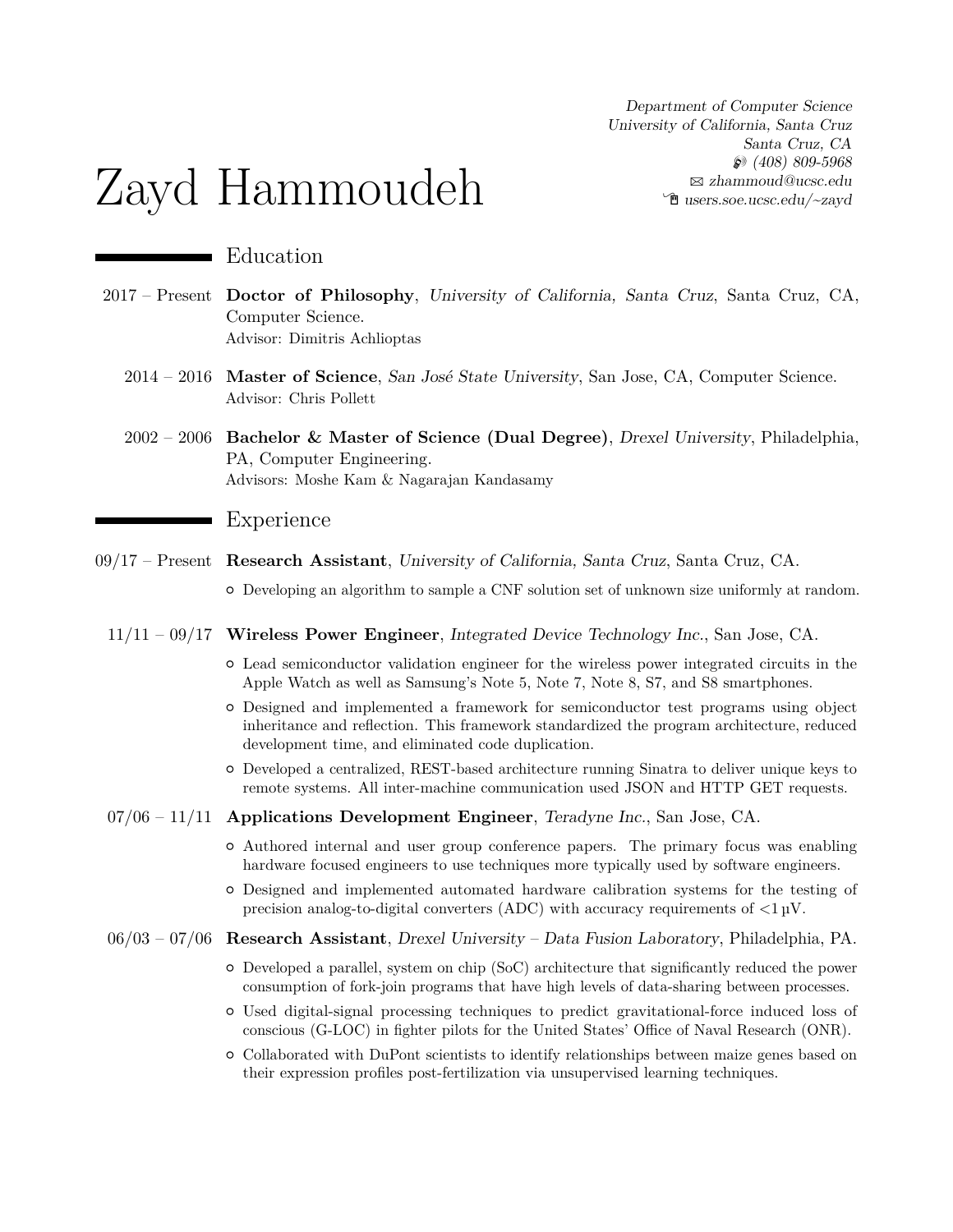#### Teaching

| $09/03 - 07/06$ Fundamentals of Systems and Differential Equations I & II, Teaching          |
|----------------------------------------------------------------------------------------------|
| Assistant, Drexel University, Philadelphia, PA.                                              |
| o Taught weekly recitation sections as well as occasional lectures and exam review sessions. |
| o Created and graded course quizzes and exams for class sizes of approximately 250 students. |

- { Held regular, weekly office hours and dealt with course administrative issues including incidents of cheating, grade disputes, etc.
- 04/04 07/06 **Evaluation of Experimental Data and Engineering Ethics I & II**, Teaching Assistant, Drexel University, Philadelphia, PA.
	- { Moderated and graded student end-of-semester, ethics debate presentations.
	- $\circ$  Generated multiple choice quizzes on assigned weekly readings.

## Notable Projects

Master's Thesis **Title:** '*An Improved Solver for Square Piece, Mixed-Bag Jigsaw Puzzles*' Dec. 2016 *Project Website:* [www.cs.sjsu.edu/faculty/pollett/masters/Semesters/Spring16/zayd/](http://www.cs.sjsu.edu/faculty/pollett/masters/Semesters/Spring16/zayd/)

> Designed a solver that reassembles multiple jigsaw puzzles simultaneously. The solver receives no information regarding the number of input puzzles, their size, or the original image contents. Puzzle pieces are equal-size squares, eliminating the use of shape when determining inter-piece pairwise affinity. This solver significantly outperforms the current state of the art.

- Semester **Title:** '*A Recipe Cuisine Type Classifier* '
- Projects *Project Website:* [github.com/ZaydH/recipe\\_cuisine\\_type\\_classifier](http://github.com/ZaydH/recipe_cuisine_type_classifier)

Developed a stacked generalization classifier that determines a recipe's cuisine type (e.g., Italian, French, British, etc.) using only the recipe's list of ingredients. Component algorithms and techniques used include: cross-validation, bagging, boosting, K-Nearest Neighbors, Random Forests, Naïve Bayes, Term Frequency-Inverse Document Frequency (TF-IDF), and lemmatization. Top 5% ranking in the Kaggle competition.

**Title:** '*Implementation of a Dialect of Haskell in the JVM*' *Project Website:* [github.com/ZaydH/haskell\\_in\\_the\\_jvm](http://github.com/ZaydH/haskell_in_the_jvm)

Created an architecture that uses a custom ANTLR grammar to parse a dialect of Haskell. The resulting abstract syntax tree is then transpiled to Scala, which runs in the JVM. An accompanying system-level test bench was created using bash scripting.

**Title:** '*A Parallel Implementation of Minimax with Alpha-Beta Pruning*' *Project Website:* [github.com/ZaydH/parallel\\_minimax\\_with\\_alpha\\_beta\\_pruning](http://github.com/ZaydH/parallel_minimax_with_alpha_beta_pruning)

Parallelized the Minimax algorithm by converting the Minimax tree to a Directed Acyclic Graph (DAG) using the Pipeline API on Google App Engine (GAE). Streamlined the intra-process communication necessary for Alpha-Beta pruning by using GAE's Memcache.

**Title:** '*Genetic-Algorithm Based Classification of Malignancy in Breast Tumors*' *Project Website:* [github.com/ZaydH/breast\\_cancer\\_genetic\\_algorithm\\_classifier](http://github.com/ZaydH/breast_cancer_genetic_algorithm_classifier)

Implemented a genetic algorithm from scratch in Java that had >90% accuracy detecting malignancy in breast tumors.